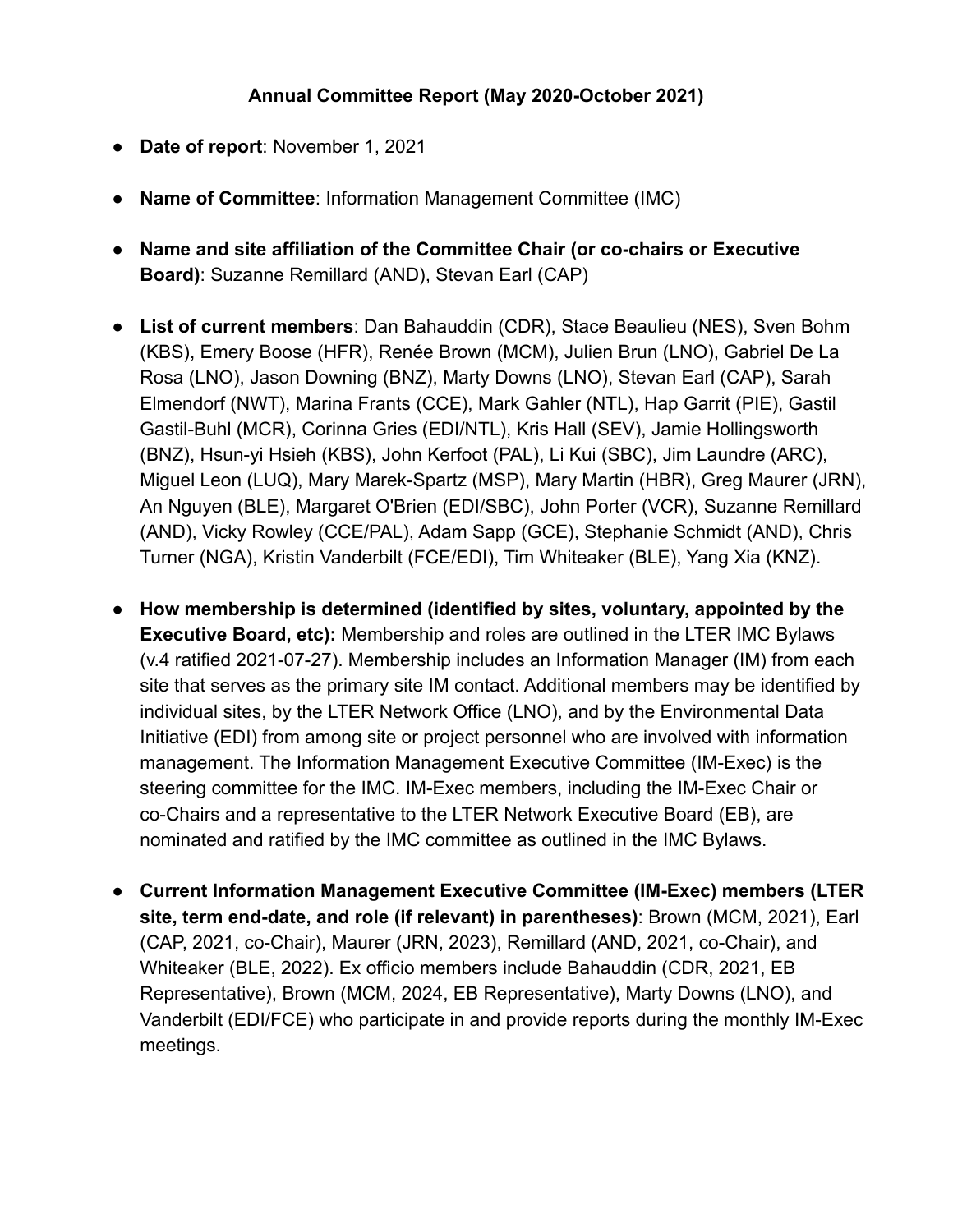### ● **Meeting frequency**:

- The IMC holds an annual meeting typically in conjunction with a related meeting (e.g., LTER All Scientists' Meetings (ASM), Earth Science Information Partners (ESIP) Meeting, or Ecological Society of America (ESA) Meeting). All LTER IMs are encouraged to attend the annual IMC meeting. These meetings were held virtually, due to the COVID-19 pandemic, in August 2020 and September 2021.
- In addition to the annual in-person meeting, the IMC meets monthly through Virtual Water Cooler (VWC) meetings, which are video conferences to discuss key Network topics. IMs from all LTER sites are encouraged to participate in these meetings, which are typically well attended.
- IM-Exec meets monthly via video conference to plan events, discuss key Network topics, and coordinate cross-site activities.

#### ● **Major activities or accomplishments for the year**:

- The IMC holds a monthly water cooler session to discuss pertinent issues related to the Network or informatics generally. Notable topics this reporting period included:
	- Review of tools used by EDI and Information Managers
	- Approaches to collecting metadata
	- Tracking data citations and data use policy
	- Preparing for site reviews
	- Discussions around ClimDB/HydroDB 2.0
	- Updates from various current working groups
	- Guest presentations on IM-related topics
- 2020 annual meeting (virtual): The 2020 annual meeting theme focused on how best to maintain IMC cohesion in light of the ongoing pandemic, particularly how to maximize the efficacy of the IMC's monthly meetings (VWCs).
- 2021 annual meeting (virtual): The 2021 annual meeting theme centered on a discussion of ClimDB/HydroDB 2.0, including whether and how best to address an update to ClimDB/HydroDB.
- Databits: https://lternet.edu/story\_types/databits/
- **Currently active subcommittees or working groups**:
	- *Non-tabular Data*: This working group is identifying best practices and approaches to document and archive non-tabular data (e.g., spatial data, drone imagery) for reuse.
	- *ClimDB/HydroDB 2.0*: This working group is laying the groundwork for a new version of ClimDB/HydroDB that aggregates climate and hydrologic data from across the LTER Network and partner organizations (e.g., USFS).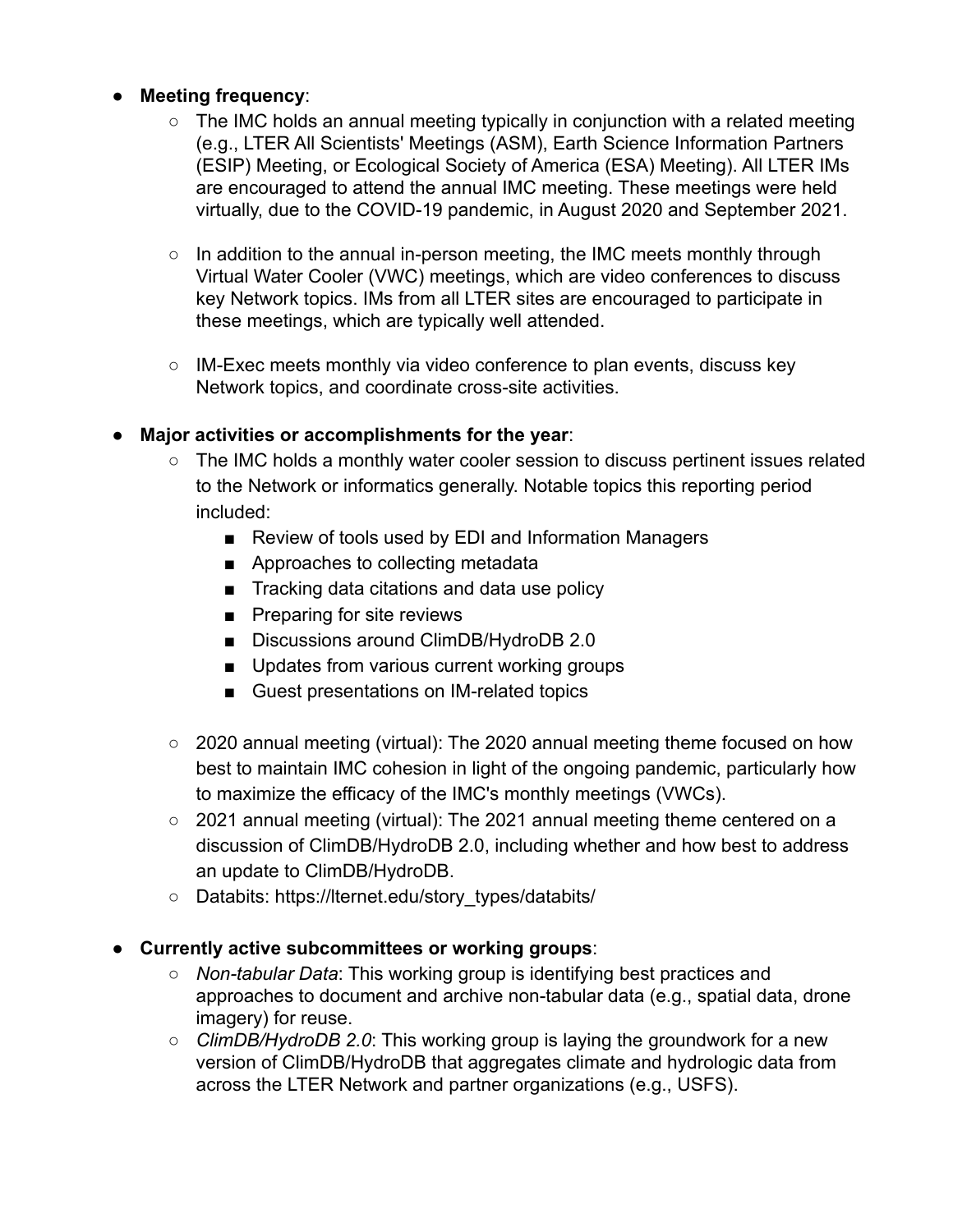### ● **Priorities for the coming year**:

- The committee will work with EDI and other partners to implement ClimDB/HydroDB 2.0, or otherwise identify the best approach to harmonizing and aggregating cross-site climate and/or hydrologic data.
- We recognize the need to update and organize the committee's historical notes, documentation, and training materials into a web-accessible repository that can be used more effectively for managing IMC operations and onboarding new LTER IMs. The committee will develop a strategy to move this project forward.
- If conditions allow, 2022 will see the first in-person meeting of the IMC since the onset of the pandemic at the LTER All Scientists Meeting. IM-Exec will look to capitalize on the in-person meeting to engage thoughtful discussion and advance collaborations that are not facilitated efficiently through remote interaction.

# ● **Any recent or upcoming changes in leadership, purpose, or process**:

- The EB Representative transitioned from Bahauddin to Brown in May 2021. Transitions on IM-Exec occurred during September and October 2021. Brown, Earl, Remillard, and Whiteaker were all scheduled to rotate off this year. Brown has transitioned to EB Representative and Whiteaker has agreed to stay on for one more year for continuity. New members to IM-Exec include Sapp (GCE, 2024), Turner (NGA, 2024), and Martin (HBR, 2024).
- The IMC revised the LTER IMC Bylaws (v.4 ratified 2021-07-27). The revisions feature updated language (e.g., referencing the LNO instead of the NCO), and provide IM-Exec with more flexibility to self-govern, notably allowing IM-Exec to select a Chair or co-Chairs rather than having these positions elected separately by the IMC.

# ● **Do you see specific opportunities for improving network coordination (or coordination with other networks) that are of interest to your committee?**

○ If so, are there specific ways that the network leadership (PIs, LNO) could support your committee to realize those opportunities?

The rapid advance of technologies and culture around data-sharing and -archiving demand that the LTER and, particularly the LTER Information Management Committee, work closely with organizations that are contributing to the development of and setting norms in the information-management landscape. Below, we highlight three opportunities and/or considerations related to networking.

● Work in ecology and ecological informatics transcends borders, and the LTER must coordinate with organizations outside the United States. We see the ILTER